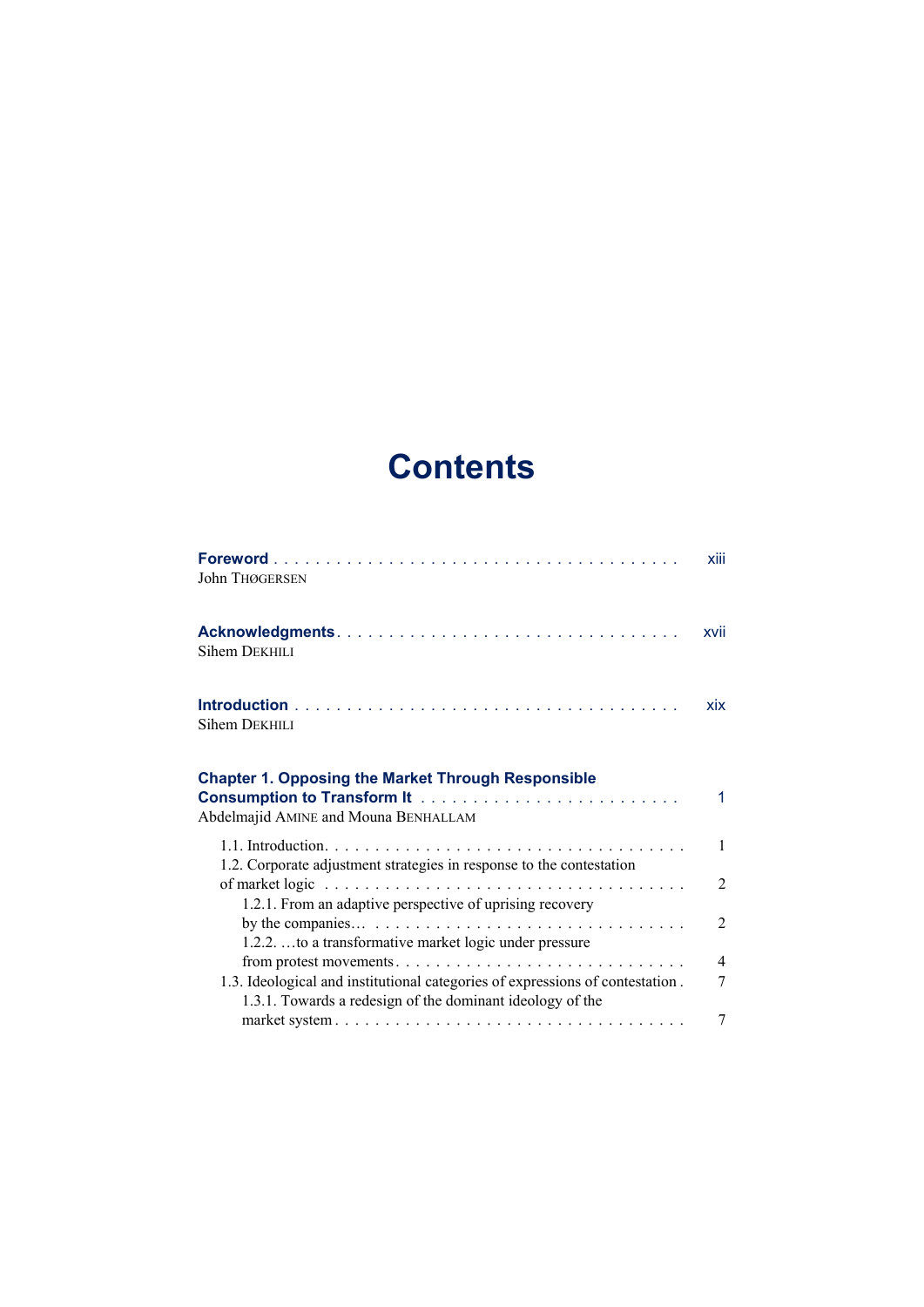| 1.3.2. Towards reestablishing a relationship of trust with                                                                                                                                           |          |
|------------------------------------------------------------------------------------------------------------------------------------------------------------------------------------------------------|----------|
| the consumer $\ldots \ldots \ldots \ldots \ldots \ldots \ldots \ldots \ldots \ldots \ldots$                                                                                                          | $8\,$    |
| 1.4. Pragmatic and operational categories of of market contestation<br>1.4.1. Towards a sustainable reconsideration of product offerings<br>1.4.2. Towards a necessary reconfiguration of supply and | 9<br>9   |
|                                                                                                                                                                                                      | 11       |
|                                                                                                                                                                                                      | 13       |
|                                                                                                                                                                                                      | 15       |
| <b>Chapter 2. Luxury and Sustainable Development: Companies</b>                                                                                                                                      |          |
| and the Challenge of Overcoming Consumer Reluctance<br>Mohamed Akli ACHABOU and Sihem DEKHILI                                                                                                        | 19       |
| 2.2. The commitment of the luxury sector to sustainability:                                                                                                                                          | 19       |
| 2.2.1. From luxury that wastes natural resources to "sustainable                                                                                                                                     | 20       |
| 2.2.2. Luxury companies and the challenge of sustainability<br>2.3. The perceived contradiction between luxury and sustainable                                                                       | 21<br>23 |
| 2.3.1. The sources of consumer reluctance towards sustainable                                                                                                                                        | 27       |
| 2.3.2. What solutions are there for better integrating                                                                                                                                               | 27       |
| sustainable development into luxury?                                                                                                                                                                 | 30       |
|                                                                                                                                                                                                      | 32       |
|                                                                                                                                                                                                      | 34       |
| <b>Chapter 3. The Fight Against Food Waste: Approaches and</b>                                                                                                                                       |          |
|                                                                                                                                                                                                      | 37       |
| Guillaume LE BORGNE, Margot DYEN, Géraldine CHABOUD and<br>Maxime SEBBANE                                                                                                                            |          |
|                                                                                                                                                                                                      | 37       |
| 3.2. Food chains under tension, food losing value.                                                                                                                                                   | 38       |
| 3.2.1. Food chains: the interactions and tensions of actors.                                                                                                                                         | 39       |
| 3.2.2. Giving value back to food? $\ldots \ldots \ldots \ldots \ldots \ldots \ldots$                                                                                                                 | 41       |
|                                                                                                                                                                                                      | 42       |
| 3.3.1. Food standardization: An injunction to downgrade products?                                                                                                                                    |          |
|                                                                                                                                                                                                      | 43       |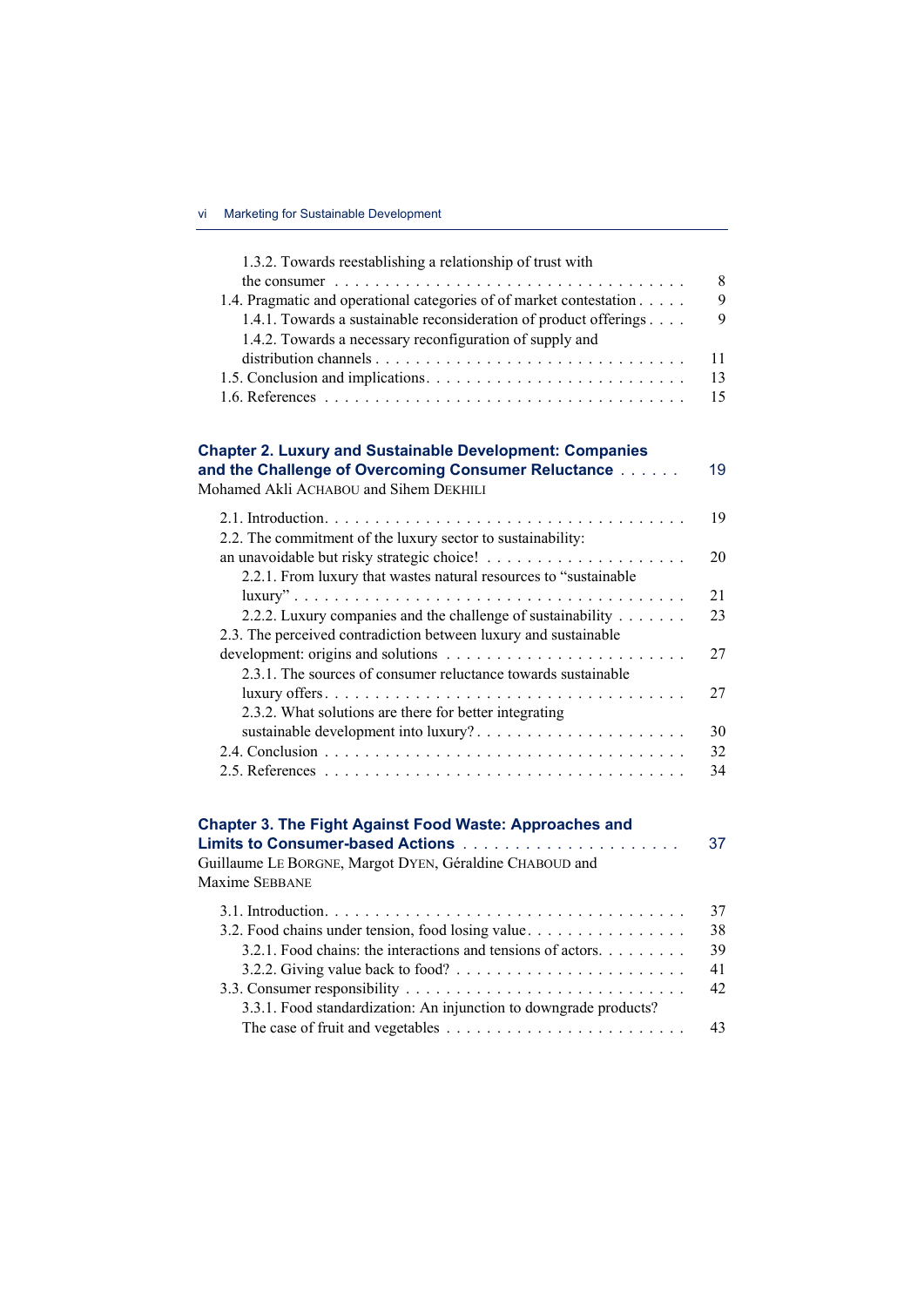| 3.3.2. Combating waste at the consumer level, individualism        |    |
|--------------------------------------------------------------------|----|
| and accelerated lifestyles: What are the contradictions?           | 44 |
|                                                                    | 45 |
| 3.4.1. Separate, weigh, and inform: A winning strategy?            | 46 |
| 3.4.2. Towards a collective awareness of sectoral restrictions     |    |
|                                                                    | 47 |
|                                                                    | 50 |
|                                                                    | 52 |
|                                                                    |    |
| Chapter 4. Food Waste in Family Settings: What are the             |    |
| <b>Challenges, Practices and Potential Solutions?</b>              | 55 |
| Amélie CLAUZEL, Nathalie GUICHARD and Caroline RICHÉ               |    |
|                                                                    | 55 |
| 4.2. The actors in family food waste: everyone is involved!        | 57 |
| 4.2.1. One family, one way of wasting: many families, many ways?   | 57 |
| 4.2.2. Role and perception of the main members of the family       |    |
|                                                                    | 61 |
| 4.3. Multifaceted wastage during family consumption at home        | 65 |
| 4.3.1. Managing shopping: a chronicle of foretold waste            | 66 |
|                                                                    | 69 |
| 4.3.3. During meals: What about waste at the table?                | 71 |
| 4.3.4. Proposed anti-waste solutions for each stage of consumption | 73 |
|                                                                    | 75 |
|                                                                    | 77 |
|                                                                    |    |
| <b>Chapter 5. The Packaging-free Product Market: A Renewal</b>     |    |
|                                                                    | 79 |
| Maud DANIEL-CHEVER, Élisa MONNOT, Fanny RENIOU and Lucie SIRIEIX   |    |
|                                                                    | 79 |
| 5.2. The characteristics of packaging-free consumption             | 81 |
| 5.2.1. Where does the enthusiasm for packaging-free products       |    |
|                                                                    | 81 |
| 5.2.2. Consuming packaging-free products.                          | 83 |
| 5.2.3. Motivations for and obstacles to packaging-free consumption | 84 |
| 5.3. Offerings on the packaging-free product market                | 88 |
| 5.3.1. Positioning strategies of packaging-free product suppliers. | 88 |
| 5.3.2. The offering proposed and the range of products             | 92 |
| 5.3.3. The "logistics, distribution and merchandising" triptych    |    |
|                                                                    | 94 |
|                                                                    |    |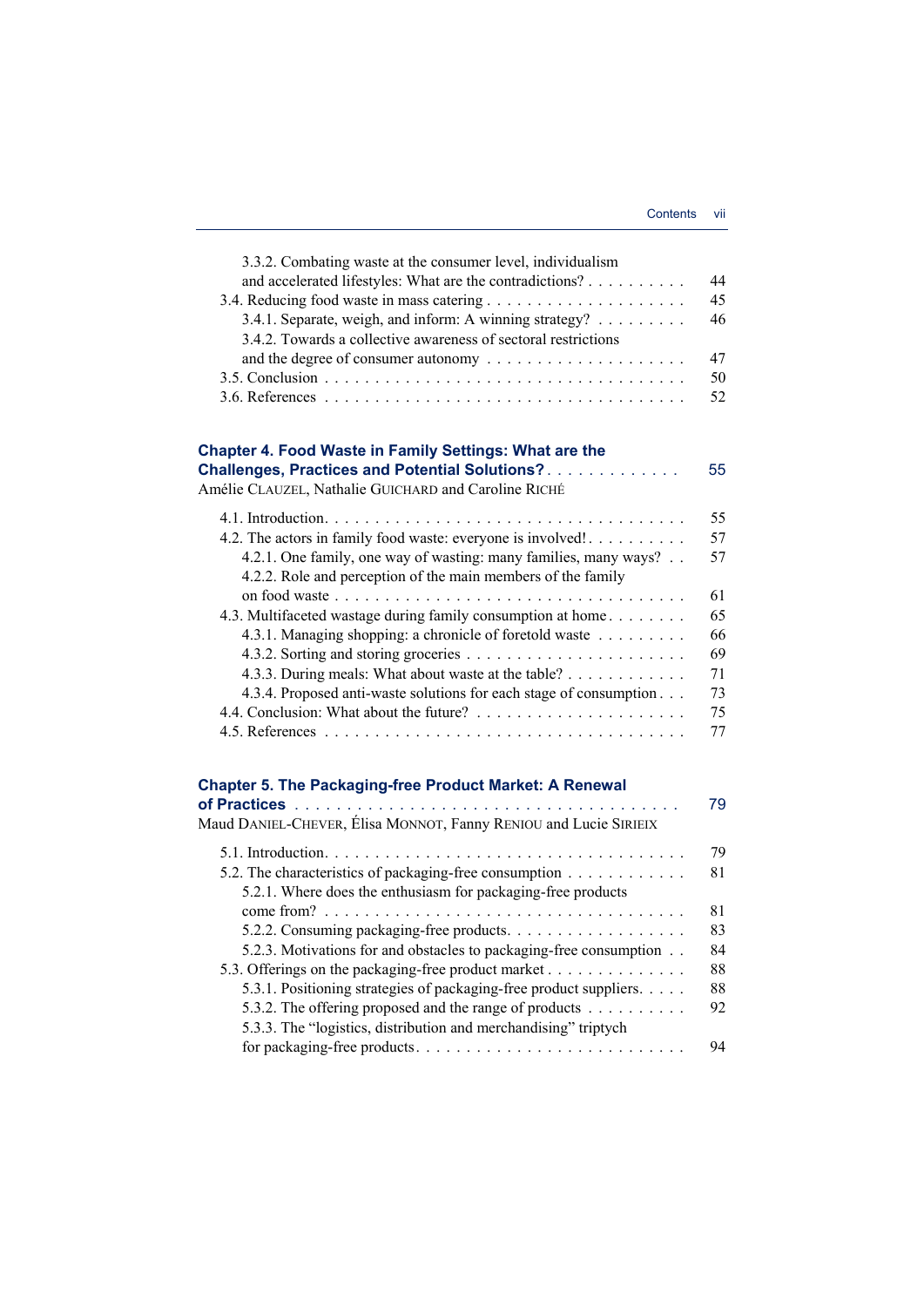| 5.3.4. Information support for consumers of packaging-free products                   | 96  |
|---------------------------------------------------------------------------------------|-----|
|                                                                                       | 98  |
|                                                                                       | 100 |
|                                                                                       | 100 |
|                                                                                       |     |
| <b>Chapter 6. The Conditions for Effective Social Communication </b>                  | 103 |
| Agnès FRANÇOIS-LECOMPTE and Sylvie FOUTREL                                            |     |
|                                                                                       | 103 |
|                                                                                       | 105 |
|                                                                                       | 105 |
| 6.2.2. A triptych to be adapted to different situations.                              | 107 |
| 6.3. How can the credibility of communications be ensured?                            | 108 |
|                                                                                       | 109 |
|                                                                                       | 110 |
|                                                                                       | 111 |
| 6.3.4. A long-term commitment $\dots \dots \dots \dots \dots \dots \dots \dots \dots$ | 112 |
| 6.4. How can CSR provide added value to customers?                                    | 112 |
| 6.4.1. Choosing the adequate themes of communication.                                 | 112 |
| 6.4.2. Translating social engagement into customer benefit.                           | 113 |
| 6.4.3. Choosing the right tone for communications                                     | 115 |
|                                                                                       | 118 |
|                                                                                       | 119 |
|                                                                                       |     |
| <b>Chapter 7. The Effectiveness of "Provocation" in Environmental</b>                 |     |
| Advertising: Beware of "Greenbashing".<br>Sihem DEKHILI and Samer ELHAJJAR            | 121 |
|                                                                                       |     |
|                                                                                       | 121 |
| 7.2. Greenbashing: clarification of a new concept.                                    | 123 |
|                                                                                       | 123 |
| 7.2.2. Environmental advertising: from greenwashing                                   |     |
|                                                                                       | 124 |
| 7.2.3. Greenbashing: what are the specificities of environmental                      |     |
|                                                                                       | 126 |
| 7.3. The effects of provocation on the effectiveness of environmental                 |     |
|                                                                                       | 128 |
| 7.3.1. The empirical study: an experiment with consumers                              | 128 |
| 7.3.2. Effect of provocation on the effectiveness of environmental                    |     |
|                                                                                       | 130 |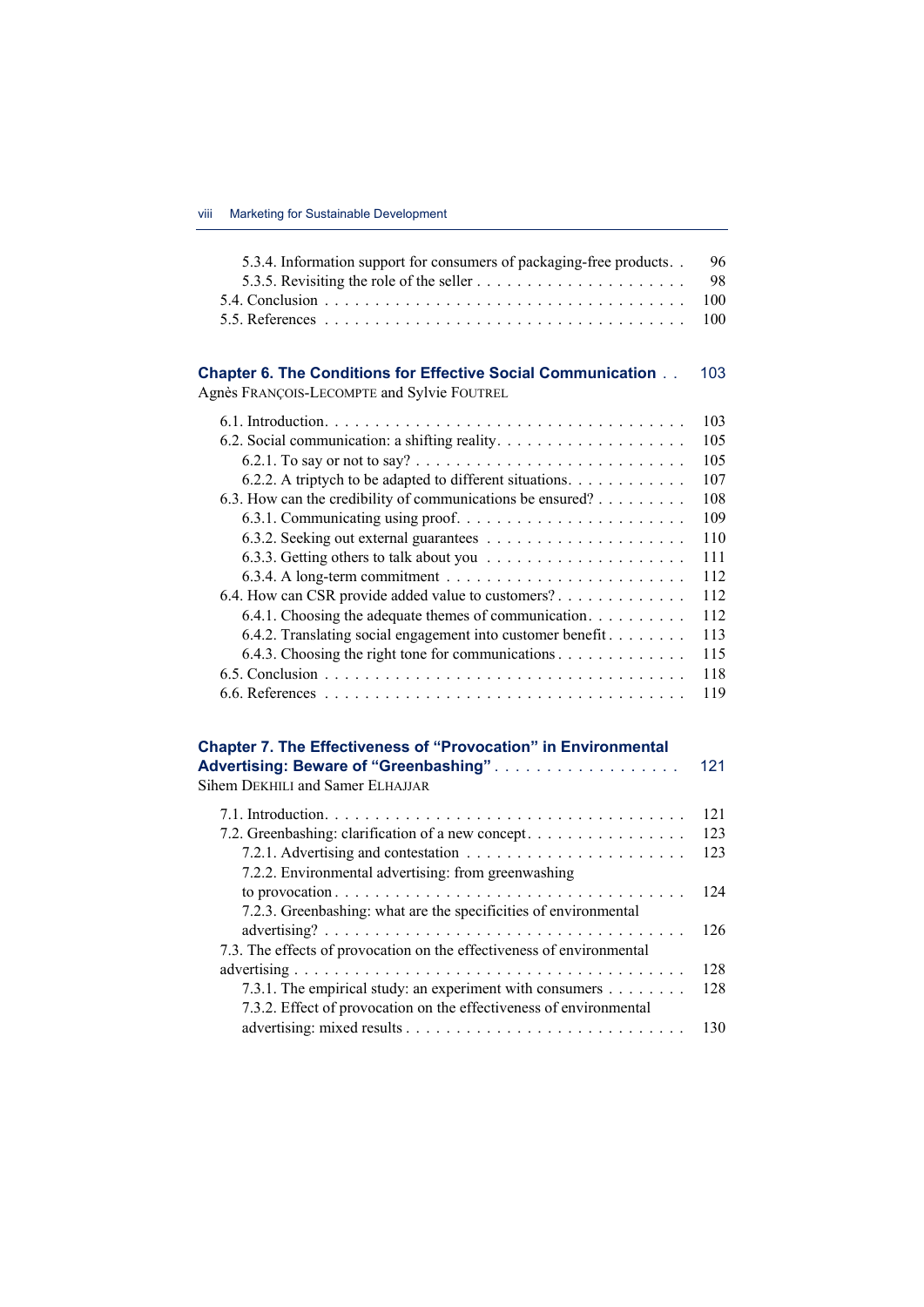|                                                                                                                                                                         | 132<br>134 |
|-------------------------------------------------------------------------------------------------------------------------------------------------------------------------|------------|
| <b>Chapter 8. How Can We Communicate Effectively About</b>                                                                                                              | 137        |
| Philippe ODOU, Marie SCHILL and Manu NAVARRO                                                                                                                            |            |
|                                                                                                                                                                         | 137        |
|                                                                                                                                                                         | 139        |
| 8.2.1. Awareness of the threat posed by climate change<br>8.2.2. Psychological obstacles to changing our modes                                                          | 139        |
|                                                                                                                                                                         | 140        |
| 8.3. How can we communicate about climate change?                                                                                                                       | 142        |
| 8.3.1. What kind of communication should be encouraged?<br>8.3.2. Which emotions should be focused on in the fight against                                              | 142        |
|                                                                                                                                                                         | 143        |
| 8.4. Mental representations of climate change among children<br>8.4.1. Engagement and representations of children relating to                                           | 147        |
|                                                                                                                                                                         | 148        |
| 8.4.2. How can we talk to children about climate change?.                                                                                                               | 149        |
|                                                                                                                                                                         | 153        |
|                                                                                                                                                                         | 154        |
| <b>Chapter 9. Environmental Regulations and Awareness-raising</b>                                                                                                       |            |
| <b>Campaigns: Promoting Behavioral Change through</b>                                                                                                                   | 157        |
| Leila ELGAAIED-GAMBIER and Laurent BERTRANDIAS                                                                                                                          |            |
| 9.2. Overview of the environmental intervention tools of public                                                                                                         | 157        |
|                                                                                                                                                                         | 159        |
| 9.2.1. Coercive environmental measures: the most radical approach<br>9.2.2. Ecotaxes and financial incentives: taxation as a dissuasion                                 | 159        |
| or an incentive. $\dots \dots \dots \dots \dots \dots \dots \dots \dots \dots \dots \dots \dots \dots$<br>9.2.3. Environmental information, awareness-raising campaigns | 160        |
| and persuasion: the crucial role of education.<br>9.2.4. Green nudges: using behavioral science to serve                                                                | 161        |
|                                                                                                                                                                         | 162        |
|                                                                                                                                                                         | 163        |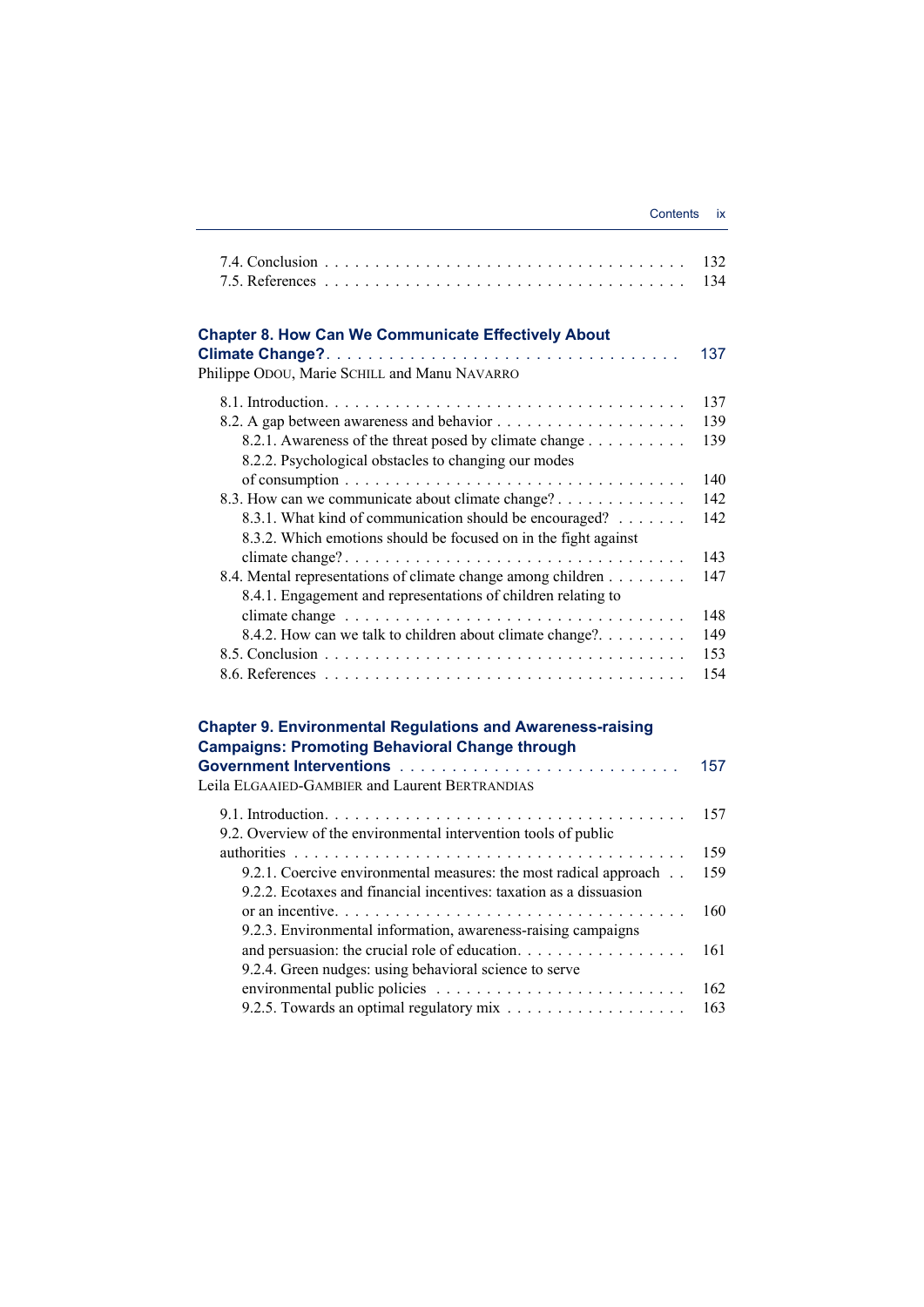| 9.3. Improving the effectiveness of pro-environmental public policies:                                                   |     |
|--------------------------------------------------------------------------------------------------------------------------|-----|
|                                                                                                                          | 167 |
| 9.3.1. Adopting a megamarketing approach to increase the chances                                                         |     |
|                                                                                                                          | 167 |
| 9.3.2. Identifying competing legitimacies and mapping power                                                              |     |
|                                                                                                                          | 168 |
| 9.3.3. Understanding the cognitive patterns of individuals                                                               | 169 |
| 9.3.4. Segmenting the "market" to optimize legitimization strategies                                                     | 171 |
| 9.3.5. Establishing legitimization strategies: the crucial role of                                                       |     |
|                                                                                                                          | 172 |
|                                                                                                                          | 174 |
|                                                                                                                          | 176 |
|                                                                                                                          |     |
|                                                                                                                          |     |
| <b>Chapter 10. The Repairability of Household Appliances:</b>                                                            |     |
|                                                                                                                          | 179 |
| Mickaël DUPRÉ, Patrick GABRIEL and Gaëlle BOULBRY                                                                        |     |
|                                                                                                                          | 179 |
|                                                                                                                          | 180 |
|                                                                                                                          | 180 |
| 10.2.2. Environmental labeling: effects that are difficult to grasp                                                      | 183 |
| $10.2.3$ . A limited selling point $\ldots$ , $\ldots$ , $\ldots$ , $\ldots$ , $\ldots$ , $\ldots$ , $\ldots$ , $\ldots$ | 184 |

| 10.3. The effects of a "repairability" label on purchasing behaviors:                |  |
|--------------------------------------------------------------------------------------|--|
|                                                                                      |  |
| 10.3.1. The study: an experiment using fictitious e-commerce sites 187               |  |
| 10.3.2. Understanding labelR: a positive valence $\dots \dots \dots \dots \dots$ 188 |  |
| 10.3.3. The effects of the labelR on purchasing decisions:                           |  |
|                                                                                      |  |
|                                                                                      |  |
|                                                                                      |  |

| Chapter 11. The Role of the Fairtrade Label in the Spread<br>of Sustainable Production and Responsible Consumption<br>in West Africa: The Case of Côte d'Ivoire 195<br>Mantiaba COULIBALY-BALLET |  |
|--------------------------------------------------------------------------------------------------------------------------------------------------------------------------------------------------|--|
| 11.2. The Fairtrade label: towards sustainable production and                                                                                                                                    |  |
|                                                                                                                                                                                                  |  |
| 11.2.1. The position of the Fairtrade label: the quest for sustainable                                                                                                                           |  |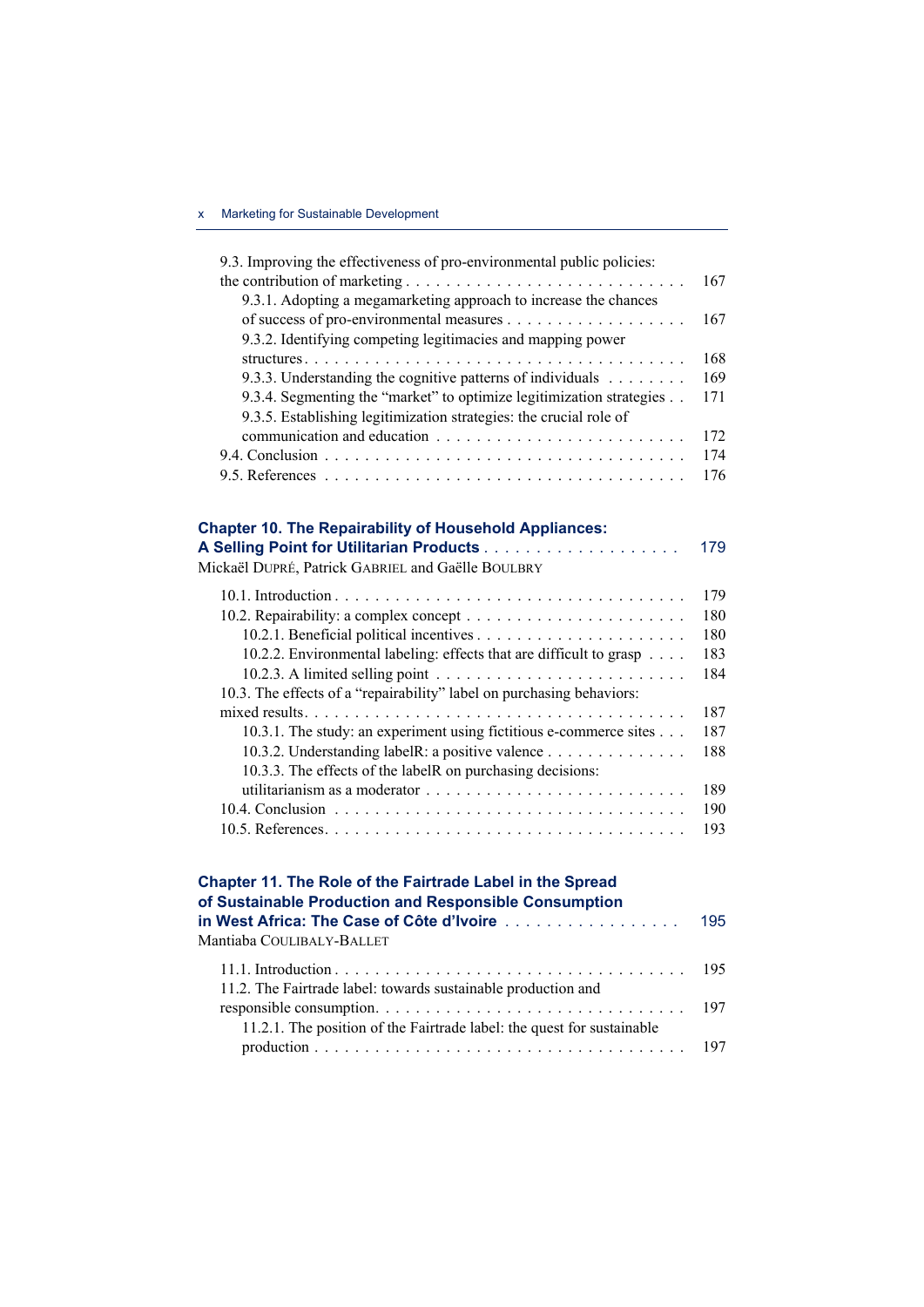| 11.2.2. Fairtrade and responsible consumption: a label in search of       |     |
|---------------------------------------------------------------------------|-----|
| legitimacy among consumers                                                | 203 |
| 11.3. The application of the Fairtrade label by producer organizations in |     |
|                                                                           | 207 |
|                                                                           | 207 |
| 11.3.2. Accompanying actions for producers: a source of                   |     |
|                                                                           | 208 |
|                                                                           | 213 |
|                                                                           | 213 |
|                                                                           |     |
| <b>Chapter 12. Mobile Apps and Environmentally Friendly</b>               |     |
| <b>Consumption: Typology, Mechanisms and Limitations</b>                  | 217 |
| Adeline OCHS and Julien SCHMITT                                           |     |
|                                                                           | 217 |
| 12.2. A typology of environmentally friendly mobile apps                  | 218 |
| 12.2.1. Environmentally friendly consumption and mobile apps              | 218 |
| 12.2.2. The different stages of the purchase decision-making              |     |
| process of environmentally friendly products                              | 221 |
| 12.3. The influence of mobile apps on behavior                            | 228 |
| 12.3.1. The cognitive influence of mobile apps                            | 228 |
| 12.3.2. The social influence of mobile apps                               | 229 |
| 12.3.3. The emotional influence of mobile apps.                           | 230 |
| 12.4. What are the implications for the different actors in               |     |
|                                                                           | 232 |
| 12.4.1. At the brand level: (re)learning how to communicate               | 232 |
|                                                                           | 234 |
| 12.4.3. Taking into account the potential negative effects of             |     |
|                                                                           | 234 |
|                                                                           | 235 |
|                                                                           | 236 |
|                                                                           |     |
| <b>Chapter 13. Digitalization in the Service of Socially Responsible</b>  |     |
| <b>Consumption? Focus on Food Consumption </b>                            | 239 |
| Christine GONZALEZ, Béatrice SIADOU-MARTIN and Jean-Marc FERRANDI         |     |
|                                                                           |     |

| 13.2. The paradoxes of digitalization and sustainable food $\dots \dots \dots$ 241 |  |
|------------------------------------------------------------------------------------|--|
| 13.2.1. What compatibility is there between digitalization                         |  |
|                                                                                    |  |
| 13.2.2. A critical look at consumer responsibilization 244                         |  |